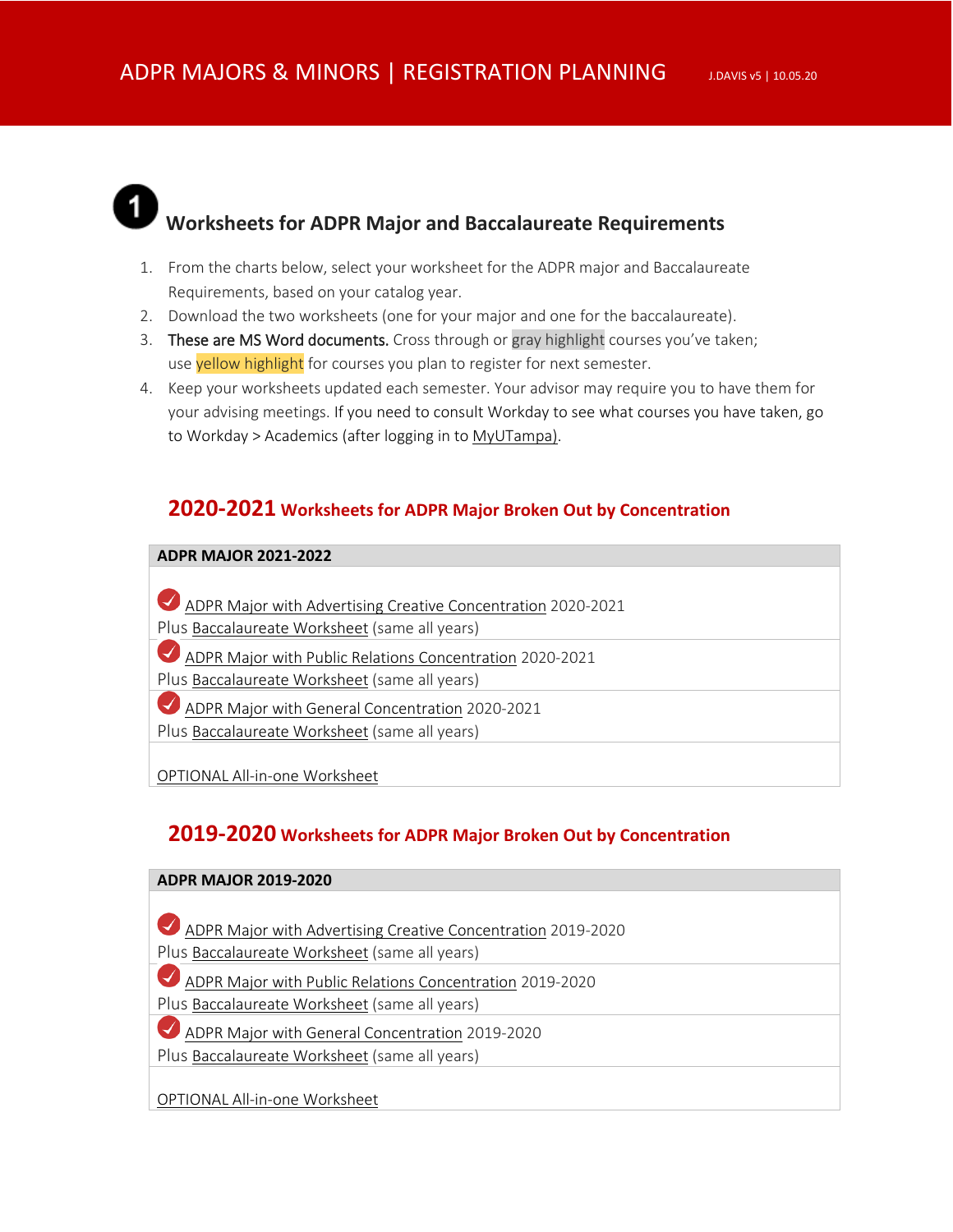### **2018-2019 Worksheet for ADPR Major**

#### **ADPR MAJOR 2018-2019**

[ADPR Major Worksheet 2018-2019](http://www.julietdavis.com/advising/ADPRworksheet2018-2019.docx) (all-in-one) Plus [Baccalaureate Worksheet](http://www.julietdavis.com/advising/baccalaureateworksheet.docx) (same all years)

#### **2016-2018 ADPR Major Requirements:**

#### **ADPR MAJOR 2016-2018**

[ADPR Major Worksheet 2016-2018](http://www.julietdavis.com/advising/ADPRworksheet2016-2017.docx) (all-in-one) Plus [Baccalaureate Worksheet](http://www.julietdavis.com/advising/baccalaureateworksheet.docx) (same all years)

# $\mathbf 1$

### **Worksheets for Minors in Advertising and Public Relations**

| <b>Catalog Year</b> | <b>Minor in PR</b>             | <b>Minor in PR</b>    |
|---------------------|--------------------------------|-----------------------|
| 2020-2021           | Minor in Advertising Worksheet | Minor in PR Worksheet |
| 2019-2020           | Minor in Advertising Worksheet | Minor in PR Worksheet |
| 2018-2019           | Minor in Advertising Worksheet | Minor in PR Worksheet |
| 2017-2018           | Minor in Advertising Worksheet | Minor in PR Worksheet |

### **How to Register In Workday**

- 1. See instructions for [how to plan and register for classes in Workday.](https://servicedesk.ut.edu/solutions/877073-how-do-i-register-in-workday?sso_token=ea76ab98c62a8044318702dd766897f14e482315)  You will first need to [set up your authentification log in](https://servicedesk.ut.edu/solutions/840866-setting-up-multifactor-authentication-for-workday?sso_token=9bb5460848f8aefc1ecdd0d454fd43303611180a) for Workday.
- 2. Find out your registration time by going t[o MyUTampa](https://utampa.okta.com/) > Workday > Academics.
- 3. Find out how your advisor will clear you for registration. (Some advisors send out an email or Workday message about their processes).
- 4. Register for your classes in Workday.

### **Petitions & Waivers**

See what [steps to take for petitions and waivers](https://www.adprmajor.com/petitions-for-waivers-and-courses) if you need prerequisite waivers, course overloads, course substitution, internship, independent study, or incomplete.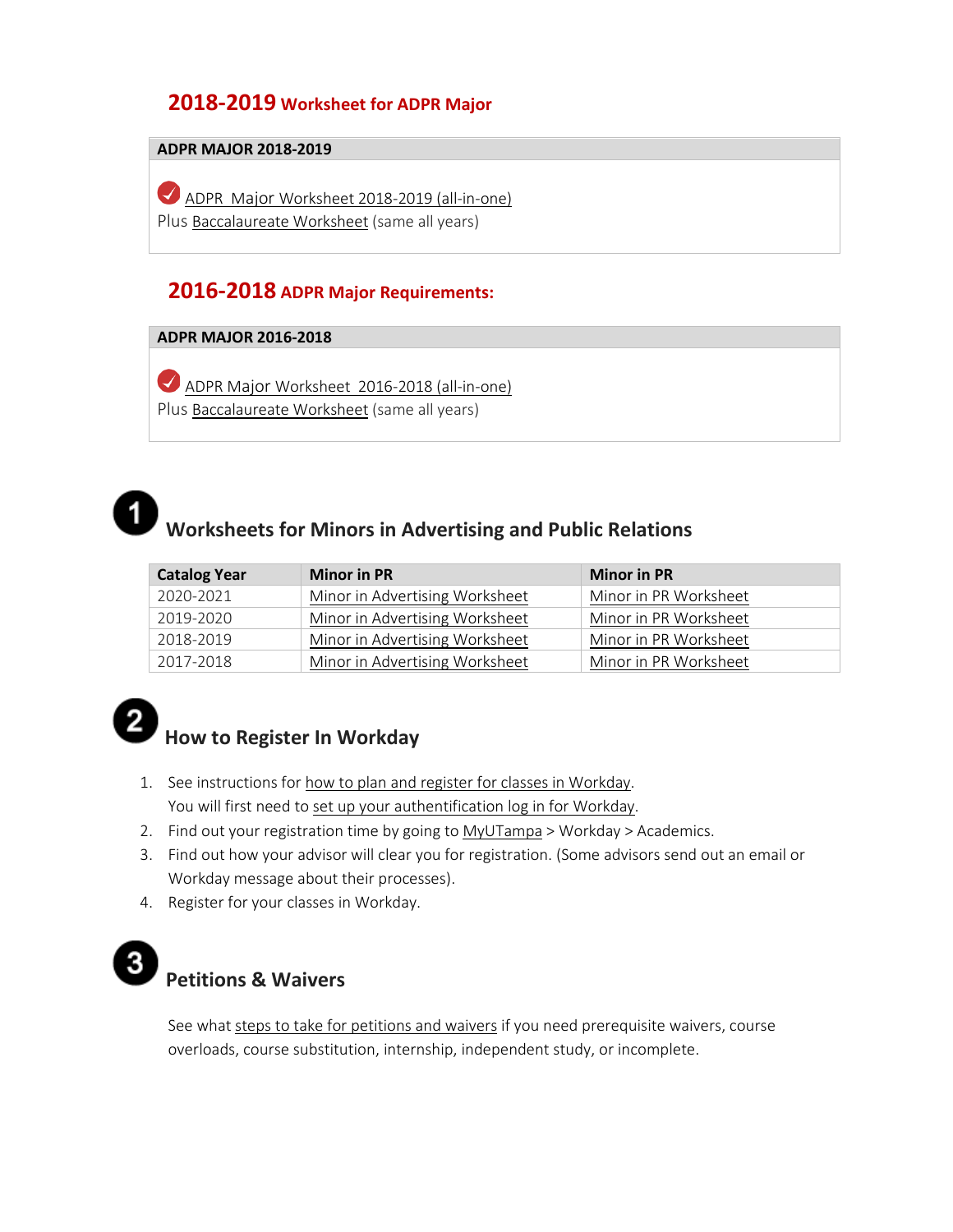

Are you planning to graduate some time in the next year or so? See your advisor to check to make sure you'll be ready to graduate on time and are preparing registration accordingly. Consider using these tools:

- Advising Audi[t Worksheet](http://www.julietdavis.com/advising/advisingworksheet.docx) (you can use this with your advisor to make sure you can graduate on time and plan remaining classes)
- For [Graduating](https://www.adprmajor.com/for-graduating-seniors) Seniors (info on preparation for graduation)

# **Internships & Portfolios**

#### 1. **Save ALL Your Coursework for portfolios.**

Keep all of their coursework from all of your ADPR classes because a portfolio review of work is required for graduation. Even work that you believe is not your best should be kept because you never know when work might be useful to revise for a portfolio or even a job.

#### 2. **Internships are recommended (two or more can be ideal).**

Internships can be taken for credit or non-credit. See [more information about internships,](https://www.ut.edu/academics/college-of-arts-and-letters/communication-degrees/communication-internships) or contact Prof. Christopher Boulton a[t cboulton@ut.edu.](mailto:cboulton@ut.edu)

#### 3. **Resume & Portfolio Development**

See [www.ADPRmajor.com](http://www.adprmajor.com/) for information on resume-writing and portfolio development for strategic communication fields.

#### 6 **General Advising Tips: Planning Your Schedule**

#### 1. **124 credit hours (minimum) are required for your whole degree.**

If you are planning to attend four years (8 semesters), that's an average of 15.5 credits per semester. Many students take more than 124 credit hours. All students must complete:

- Baccalaureate Experience (e.g., science, math, humanities, social sciences, etc.)
- Courses for a Major
- General Electives (any additional courses you choose, to total 124 credits or more if needed) **TOTAL: 124 credit hours (minimum)**

#### 2. **The last 31 hours of the degree program must be taken at U.T.**

That means you won't be able to take courses at another institution and transfer them in toward the end of your degree.

#### 3. **What to do with "Leftover Credits"**

If you complete the Baccalaureate Experience and have one major, you will probably have credits left over to meet the 124 credit requirement. Those leftover credits can be fulfilled by any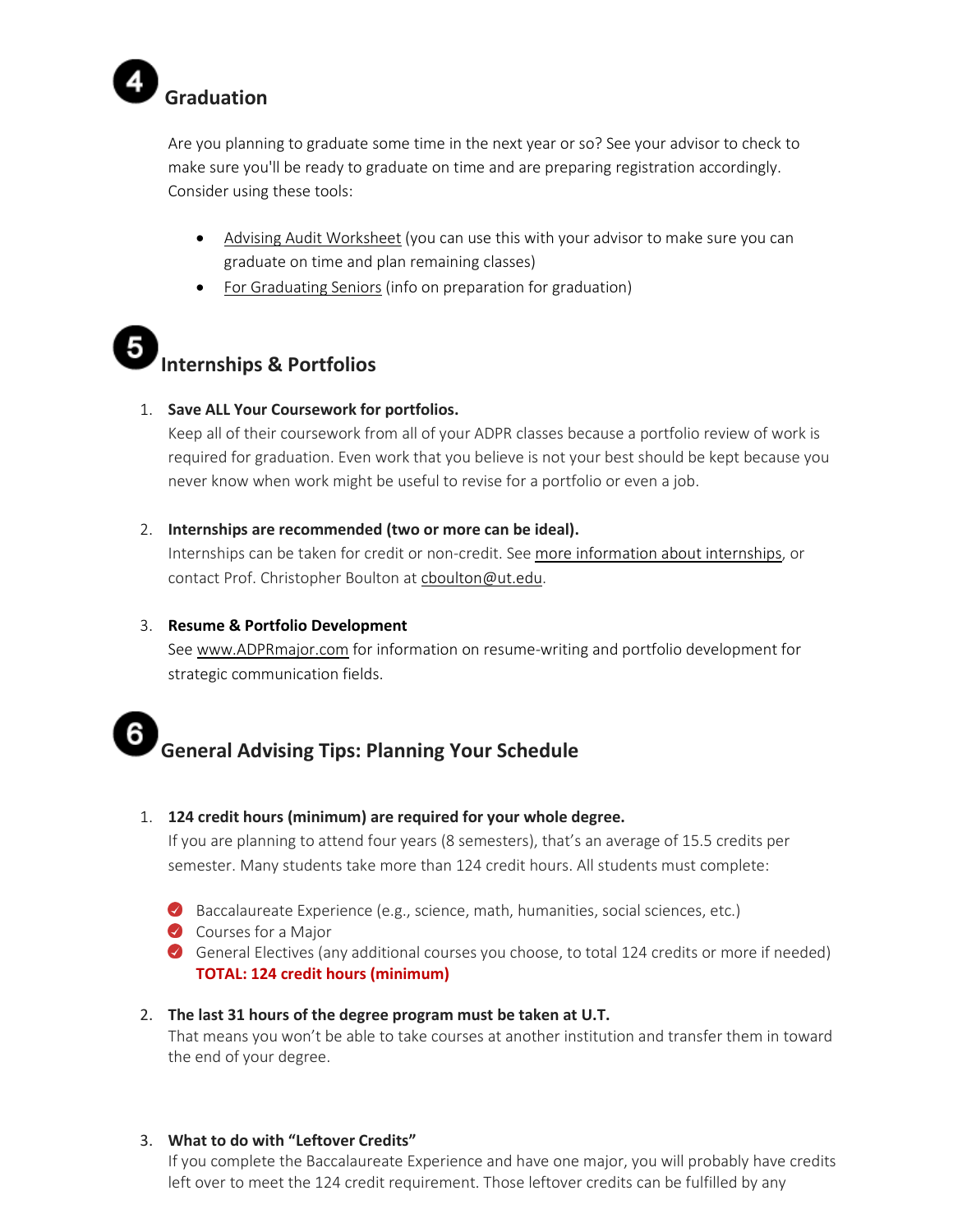courses you want to take ("general electives"). Students who have minors usually use those credits to fulfill requirements in the minor.

#### 4. **If you get behind . . .**

The May and Winter intersessions allow students to complete a full course in 8 days. Hybrid courses require a minimal amount of time in the classroom (usually 7 days) and the rest of the time online. To find out which 7 days hybrid courses meet, click on the course in the SpartanWeb schedule for the details. Of course, regular summer courses are an option as well, as are transfer credits from colleges close to home.

### **Baccalaureate Experience Reminders**

- 1. **Courses in your major cannot also be used to fulfill Humanities and Social Sciences requirements** in the Baccalaureate unless you are a double major.
- 2. **Courses in your major CAN also be used to also fulfill Courses in AA, WI, and IG** Courses in your major (or anywhere else) can be used to also fulfill Writing Intensive, Art Aesthetic, and International Global requirements for the Baccalaureate Experience.
- 3. **How to Find Courses That "Count" for Specific Areas of the Baccalaureate Experience** When you're planning for registration, how will you know which courses "count" for social sciences, humanities, etc.? See the steps below.
	- **a.** In Workday, go to Academics > Plan My Registration.
	- **b.** Indicate the semester you're planning and click "O.K." You will see a list of courses offered.
	- **c.** In the left-hand column, go down to "Course Tags" and select the tag you want to search (e.g., Social Science).
	- **d.** Course results will appear on the right side of the page.

## **Minors, Dual Majors & Dual Degrees**

#### 1. **Minors require 4 unique credit hours.**

A minor in the Communication Dept. requires at least 4 credit hours of unique coursework. For example, if you get a minor in Communication, you will need at least one course that is unique to the minor that does not also count toward your major.

#### 2. **Dual Majors require 24 credit hours of unique coursework.**

For example, a student dual majoring in Advertising & Public Relations and Communication must have 24 credit hours that do not count for both majors.

3. **Dual Degrees require 155 total credit hours instead of 124.**  A dual degree is different from a dual major.

# **Course Number/Name Changes**